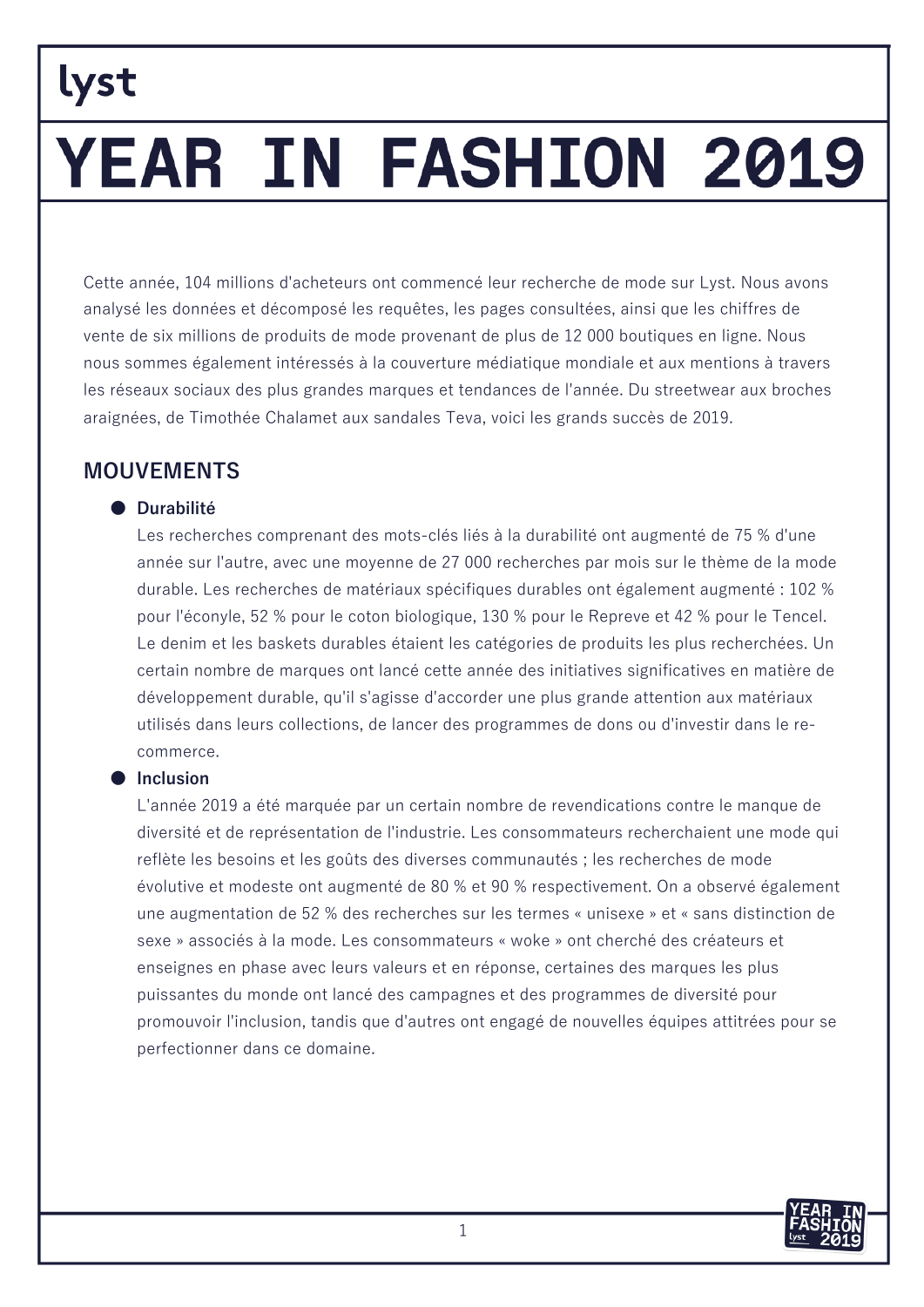# YEAR IN FASHION 2019

### **HUMEURS**

#### ● Romance extra

En 2019, la mode était placée sous le signe du romantisme et de la démesure. Les recherches de sacs et d'accessoires à cheveux ornés de perles, de jupes en tulle et de robes babydoll ont considérablement augmenté au printemps. Jouer avec les proportions est devenu un phénomène mondial : les "mini-sacs" ont vu leur nombre d'adeptes augmenter de 50 % cet été, tandis que des marques comme Ganni, Cecilie Bahnsen, Rotate et Jacquemus ont fait des manches bouffantes un incontournable de l'année.

#### ● Psychédélique

Du tie-dye au vert fluo, les motifs multicolores et couleurs raves ont été des plus populaires cet été. Des vêtements en maille de Proenza Schouler au polo tie-dye de Ralph Lauren, le psychédélique était de mise. Les recherches de pièces vert fluo ont augmenté de 69 % au cours de l'été.

#### $\bullet$  STYLE D'ÉTÉ CULTE

Une tendance ancrée dans l'Amérique rurale, les robes prairies sobres ont été l'une des tendances les plus courues de l'été, les recherches ayant atteint leur sommet en juillet. Le label new-yorkais LoveShackFancy a été la marque de prédilection dans cette nouvelle catégorie de robes d'été : le nombre de pages consultées a augmenté de 65 % entre janvier et mars.

#### ● Question de survie

Pour oublier les bouleversements politiques de l'année, les clients se sont tournés vers la mode. Les treillis et gilets utilitaires ont fait l'objet d'une forte augmentation des recherches cet automne et la demande de sacs banane a augmenté de 33 % au cours des six derniers mois. Les ventes de bottes Stomping ont augmenté de 73 % en septembre.

#### ● Renaissance des nineties

Des tops cropped aux talons carrés en passant par les robes camisoles, Lyst a vu un certain nombre de tendances des années 90 reprendre de l'élan cette année. Le sac Baguette de Fendi a connu une augmentation des recherches de 164 % en glissement annuel, et des célébrités ont ressorti des pièces d'archives de designers comme Jean Paul Gaultier, Thierry Mugler et Versace.

#### ● En mode streetwear

Alors que les codes vestimentaires continuent de se détendre et que les définitions du luxe, du streetwear et du sportswear évoluent, le phénomène avant connu sous le nom de "

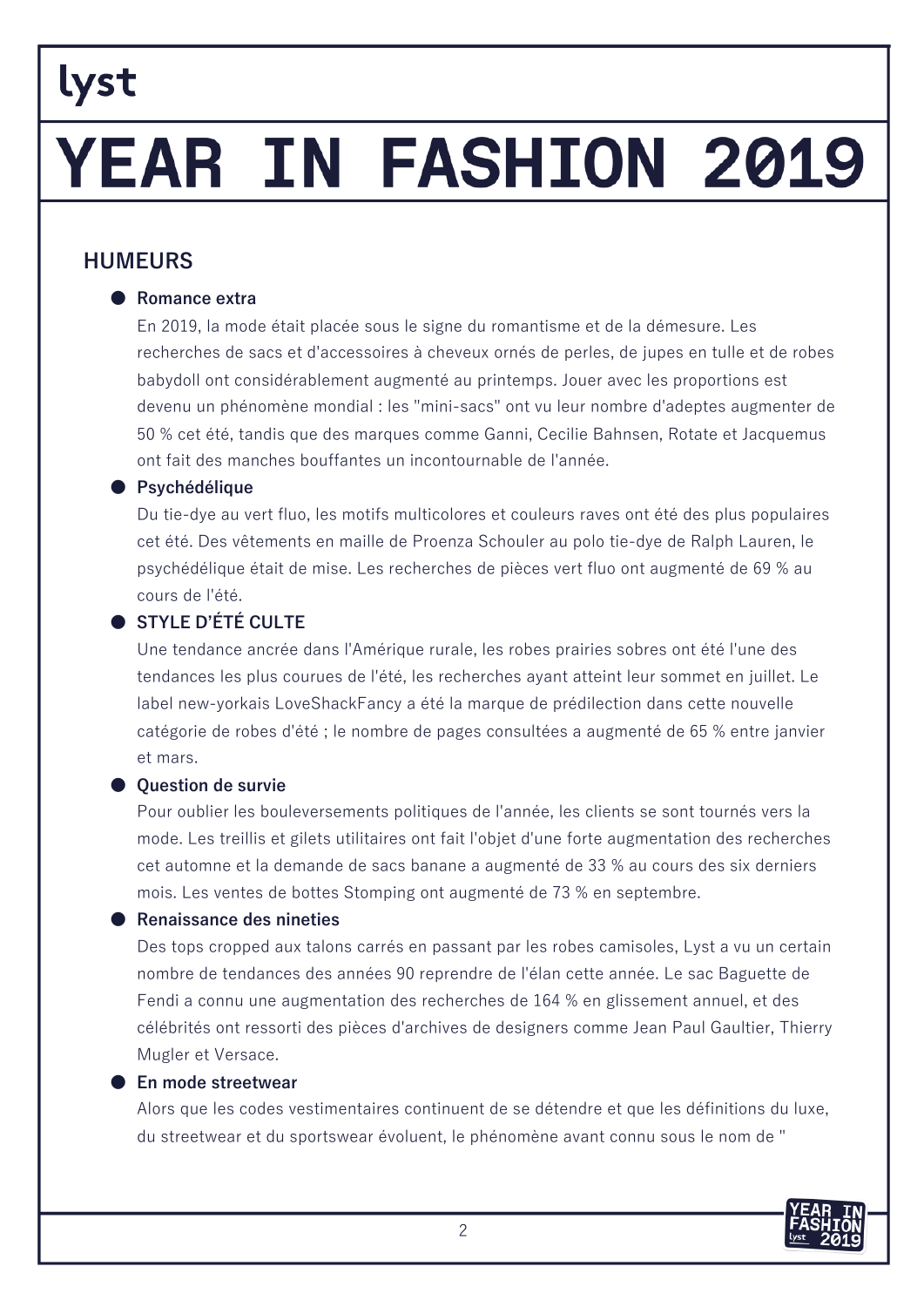# lyst YEAR IN FASHION 2019

streetwear" a propulsé les plus grandes tendances de l'année. Les clients ont dépensé en moyenne 192 \$ pour une nouvelle paire de baskets, soit une augmentation de 39 % d'une année sur l'autre. Les dépenses moyennes pour un t-shirt ont également augmenté de 16 % pour atteindre 67 \$, la marque la plus recherchée de l'année étant Off-White.

#### La révolution prend forme

Les recherches de shorts cyclistes ont continué d'augmenter, avec une hausse de 137 % d'une année sur l'autre, tandis que la demande de combinaisons et de justaucorps a augmenté de 83 %. Kim Kardashian West lance une ligne de vêtements sculptants controversée. La collection printemps-été 2020 de Tom Ford a ajouté une touche glamour à la catégorie sportswear.

#### Le tailleur haut en couleur

Les recherches de costumes short ont augmenté de 19 % en mars, tandis que les Scandinaves ont généré une augmentation de 55 % du nombre de pages consultées sur les blazers oversize lors de la Fashion Week de Copenhague. Les termes de recherche les plus couramment utilisés en combinaison avec costume étaient « vif » et « coloré ».

### **MOMENTS**

#### 1. 24 janvier | Meme Couture

Le défilé de couture de Viktor & Rolf a mis en scène des robes en tulle de couleur arc-en-ciel et ornées de slogans. En quelques heures, les mentions sociales de la marque et de ses robes "mème couture" ont progressé de plus de 249 %.

#### 2. 19 février | Les adieux à Karl

Le couturier légendaire Karl Largerfeld est décédé à Paris à l'âge de 85 ans. Il était malade depuis plusieurs semaines et absent de deux défilés de haute couture de Chanel le mois précédent. Virginie Viard a été nommée pour lui succéder chez Chanel.

#### 3. 12 avril | La K-Pop l'emporte

Le groupe féminin Blackpink est entré dans l'histoire de la K-pop en chantant sur la scène principale à Coachella. La vidéo pour leur single « Kill This Love » a battu des records sur YouTube, en atteignant les 100 millions de vues plus rapidement que jamais, ce qui en fait la nouvelle vidéo la plus vue sur YouTube.

#### 4. 1er mai | EN MODE CAMP

Le thème "Camp' du Met Gala de cette année a vu Katy Perry déguisée en lustre puis en hamburger, alors que Billy Porter, porté par six hommes, est arrivé dans un ensemble "Sun

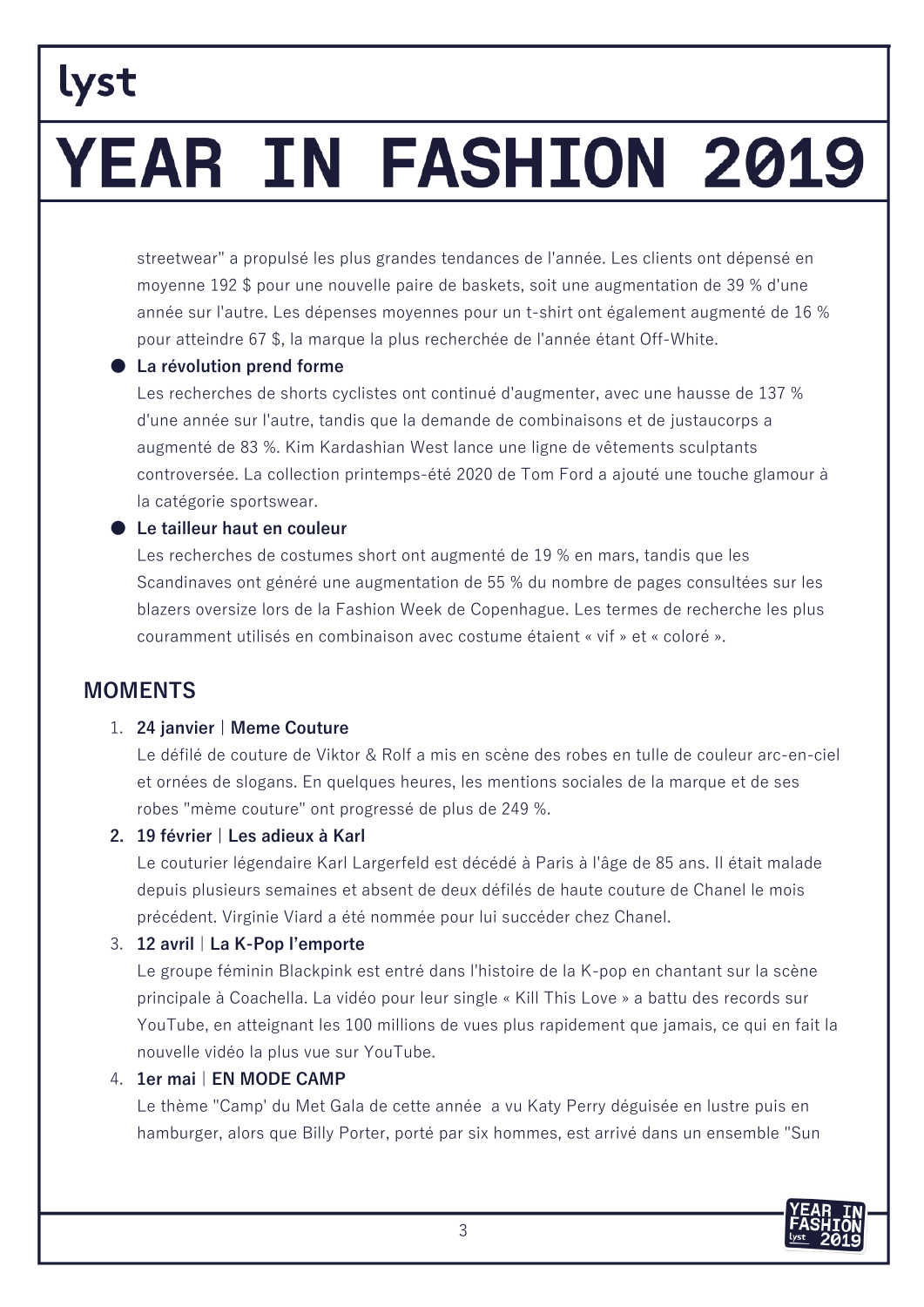# lyst YEAR IN FASHION 2019

God". Lady Gaga a changé quatre fois de tenue en direct sur le tapis rouge, dont l'une a provoqué une augmentation de 112 % des recherches pour le designer Brandon Maxwell.

#### 5. 10 mai | Rihanna entre dans l'histoire

Après des mois de spéculation, Rihanna annonce officiellement le lancement de Fenty, devenant ainsi la première femme à créer une marque inédite chez LVMH. Au cours de son premier mois d'exploitation, la nouvelle maison de luxe a généré plus de 5 000 articles de presse du monde entier et plus de 7 millions de réactions sur les réseaux sociaux.

#### 6. juillet | Céline bouscule la Fashion Week Couture

Du catsuit Chanel au jean asymétrique de Ksenia Schnaider, en passant par le body Off-White et la robe 3D Iris van Herpen, Céline Dion a fait de Paris son défilé personnel pendant la Fashion Week Haute Couture. Ses nombreux looks couture ont suscité une augmentation de 7 831% des mentions sociales en 4 jours.

#### 7. 2 août | Force royale pour le changement

Meghan Markle, la duchesse de Sussex, était la rédactrice en chef invitée du numéro de septembre du Vogue britannique, baptisé « Forces for Change ». La couverture dévoile les portraits par Peter Lindbergh de 15 femmes choisies par Meghan pour leur « impact déterminant sur la vie moderne », parmi lesquelles Greta Thunberg, Adwoa Aboah, Jacinda Ardern et Sinéad Burke.

#### 8. 24 août | Nouveau pacte énergétique

Le président Emmanuel Macron et le PDG de Kering, François-Henri Pinault, ont initié le pacte de la mode. Signé par 32 entreprises et 150 marques - dont Gucci, Chanel, Hermes, Stella McCartney, H&M et Nike - le Pacte présente un ensemble d'objectifs communs que l'industrie de la mode s'est fixé pour réduire son impact sur le climat, la biodiversité et les océans.

#### 9. 20 septembre | Défilé sauvage

Le défilé de mode Savage x Fenty a été diffusé en exclusivité sur Amazon Prime Video, mettant en vedette les groupes musicaux invités Halsey, Migos, A\$AP Ferg et Fat Joe, ainsi qu'un groupe hétéroclite de mannequins dont Alek Wek, Cara Delevingne, Joan Smalls, Laverne Cox et Normani. Les recherches de lingerie Savage x Fenty ont atteint 43 % en septembre.

#### 10. 21 septembre | J-Lo retourne dans la jungle

Jennifer Lopez a défilé pour Versace lors de la Fashion week de Milan dans une version rééditée de sa robe Jungle emblématique, à l'origine de la création de Google Images en 2001.

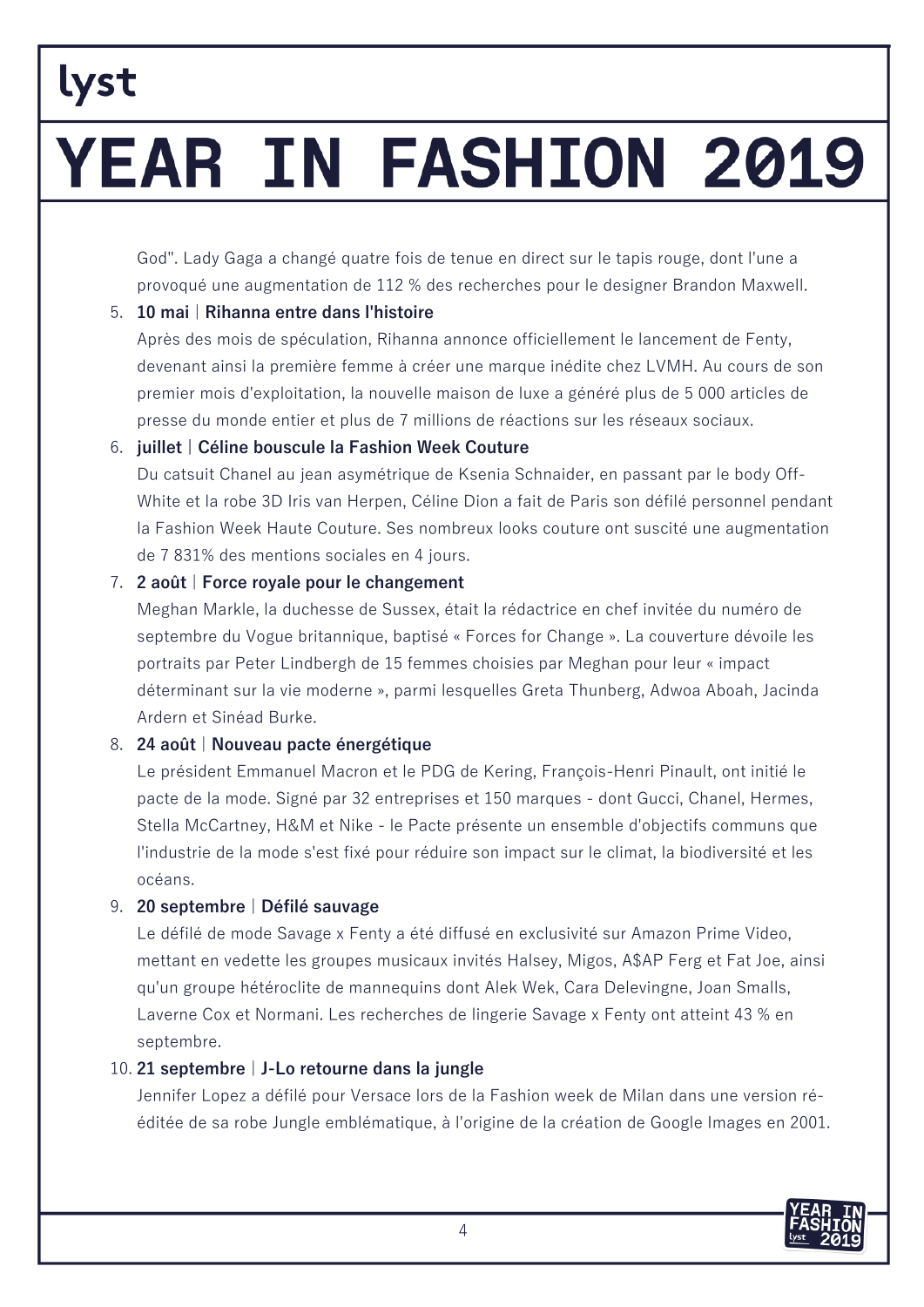# YEAR IN FASHION 2019

Les mentions dans les médias et l'engagement en ligne autour de son apparition valent 9,4 millions de dollar.

#### 11. 29 septembre | Cardi B s'empare de The FROW

Cardi B est apparue à la Fashion Week de Paris habillée de la tête aux pieds de motifs floraux signé par le créateur britannique Richard Quinn. L'ensemble de Cardi a contribué à une augmentation de 17 % des recherches de la marque sur Lyst en septembre. Plus tard dans la semaine, elle s'est assise aux côtés d'Anna Wintour pour le défilé Thom Browne, choisissant un look professionnel du créateur. Elle a assisté au défilé Chanel dans un ensemble de la maison à plus de 30 000 \$.

#### 12. 1er octobre | Gigi à la rescousse

La directrice créative Virginie Viard a présenté sa première collection de prêt-à-porter solo pour Chanel lors de la Fashion Week de Paris, lors de laquelle la YouTubeuse française "Marie S'Infiltre" s'est introduite sur le défilé, avant d'être raccompagnée hors du podium par le mannequin Gigi Hadid. Ce coup de théâtre a contribué à une augmentation de 2 618 % des mentions sociales pour Chanel.

#### 13.14 - 18 octobre | Diplomatie de la mode royale

Lors de leur tournée royale au Pakistan, William et Kate ont choisi des tenues signées par des marques et des créateurs locaux, puisant dans la culture et l'histoire de la région. Après que Kate a porté un salwar kameez à son arrivée, les recherches pour cet article ont augmenté de 170 % la semaine suivante. Jenny Packham, Beulah London et Ghost, les marques portées lors de cette tournée, ont vu une hausse collective de 139 % dans les recherches d'une semaine à l'autre.

### **LES MEILLEURS TRENDSETTERS**

Les 10 célébrités dont le style a connu les plus fortes hausses dans les recherches, les ventes, la couverture médiatique et les mentions dans les réseaux sociaux au cours des 12 derniers mois.

#### 1. Meghan Markle, duchesse de Sussex

Les tenues de Meghan Markle ont eu le plus d'influence en 2019 et ont déclenché en

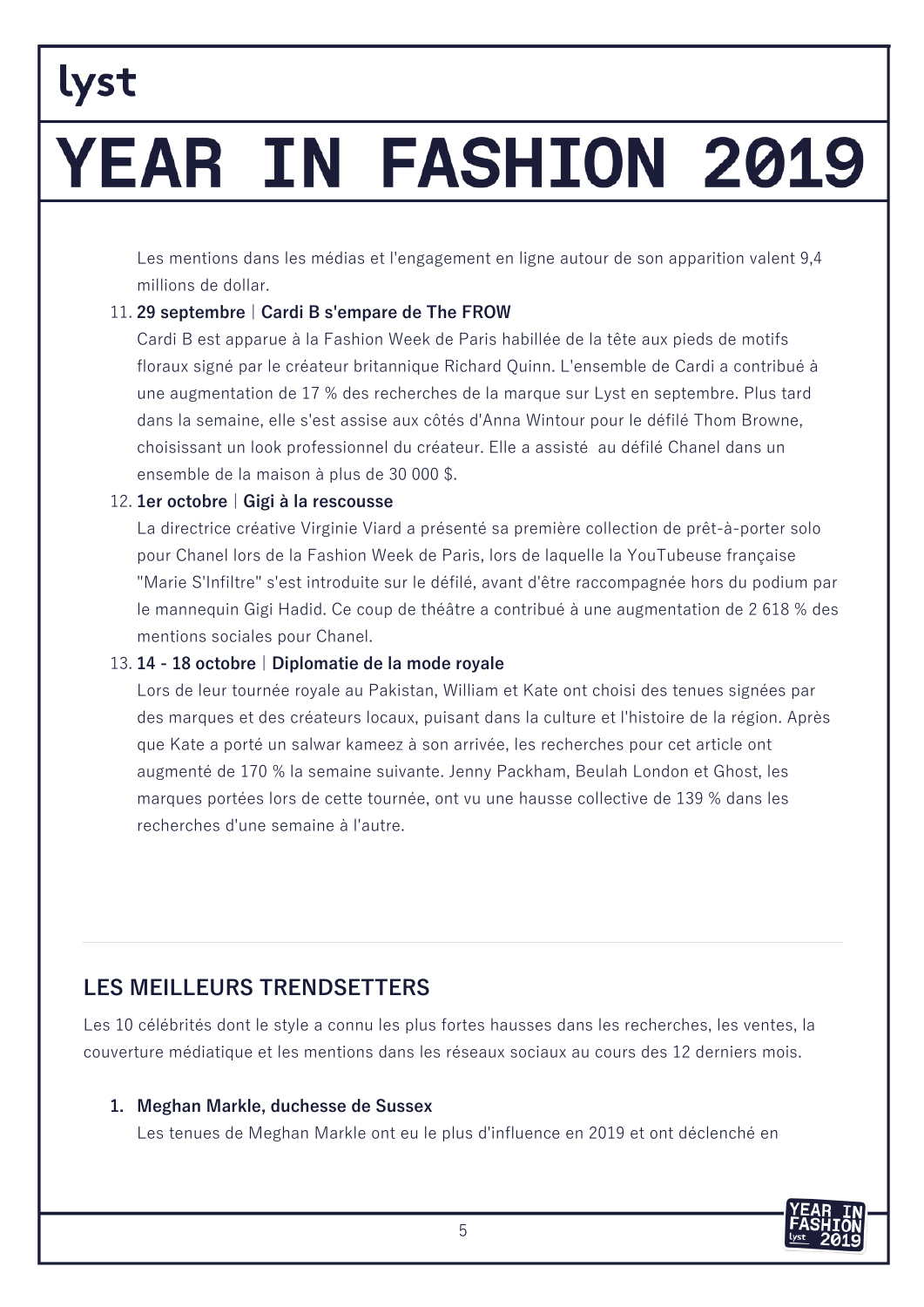# YEAR IN FASHION 2019

moyenne une augmentation de 216 % des recherches pour des pièces similaires. Après gu'elle a porté cing robes-chemises différentes lors de la tournée royale en Afrique du Sud, les recherches pour cette catégorie ont augmenté de 45 % en un mois. La robe Club Monaco a été écoulée en moins de 24 heures, suite à un pic de 570 % des recherches. La jupe J Crew portée par Meghan a contribué à une augmentation de 102 % des recherches liées à cette marque.

#### 2. Timothée Chalamet

Le harnais pailleté Louis Vuitton de Timothée Chalamet a été cette année le petit bijou des Golden Globes. Le hoodie à seguin qu'il a porté lors de la première britannique du film Le Roi a provoqué une augmentation de 192 % des recherches de sweats à capuche pour homme, et les recherches de Haider Ackermann ont atteint 806 % la semaine où il a porté un des costumes de la marque.

#### 3. Zendaya

lyst

Revendiquant son appartenance à la génération Z jusqu'à son initiale, Zendaya a généré des millions de recherches avec son compte Instagram. Lorsqu'elle est apparue sur le tapis rouge du Met Gala, vêtue d'une robe Cendrillon illuminée de Tommy Hilfiger - avec un sac en forme de voiture et des pantoufles de verre - son look a provoqué une augmentation de 54 % des recherches pour la marque. La robe Vera Wang qu'elle a portée aux Emmy Awards en septembre a créé une hausse de 33 % dans les recherches pour la marque.

#### 4. Billie Eilish

Âgée de 17 ans, l'auteure-compositrice-interprète Billie Eilish compte plus de 40 millions de fans sur Instagram. Après avoir porté plusieurs tenues vert fluo cet été, la recherche de couleur rose a augmenté de 69 %. Pendant ce temps, les recherches pour BBCICECREAM ont grimpé de 211 % en moins d'une semaine après qu'elle a mentionné la marque dans une publication Instagram.

#### 5. Cardi B

Cardi B a fait exploser les recherches en arborant une robe Mugler vintage aux Grammy Awards : les recherches de la créatrice ont augmenté de 169 % en quatre heures. En outre, Cardi B a été l'un des visages les plus marquants de la Fashion Week de Paris en septembre, et ses tenues Chanel, Thom Browne et Richard Quinn ont été parmi celles dont on a le plus parlé en ligne la même semaine.

#### 6. Lisa, Blackpink

Cette année, Lisa, membre de Blackpink, est devenue l'idole K-Pop la plus suivie sur

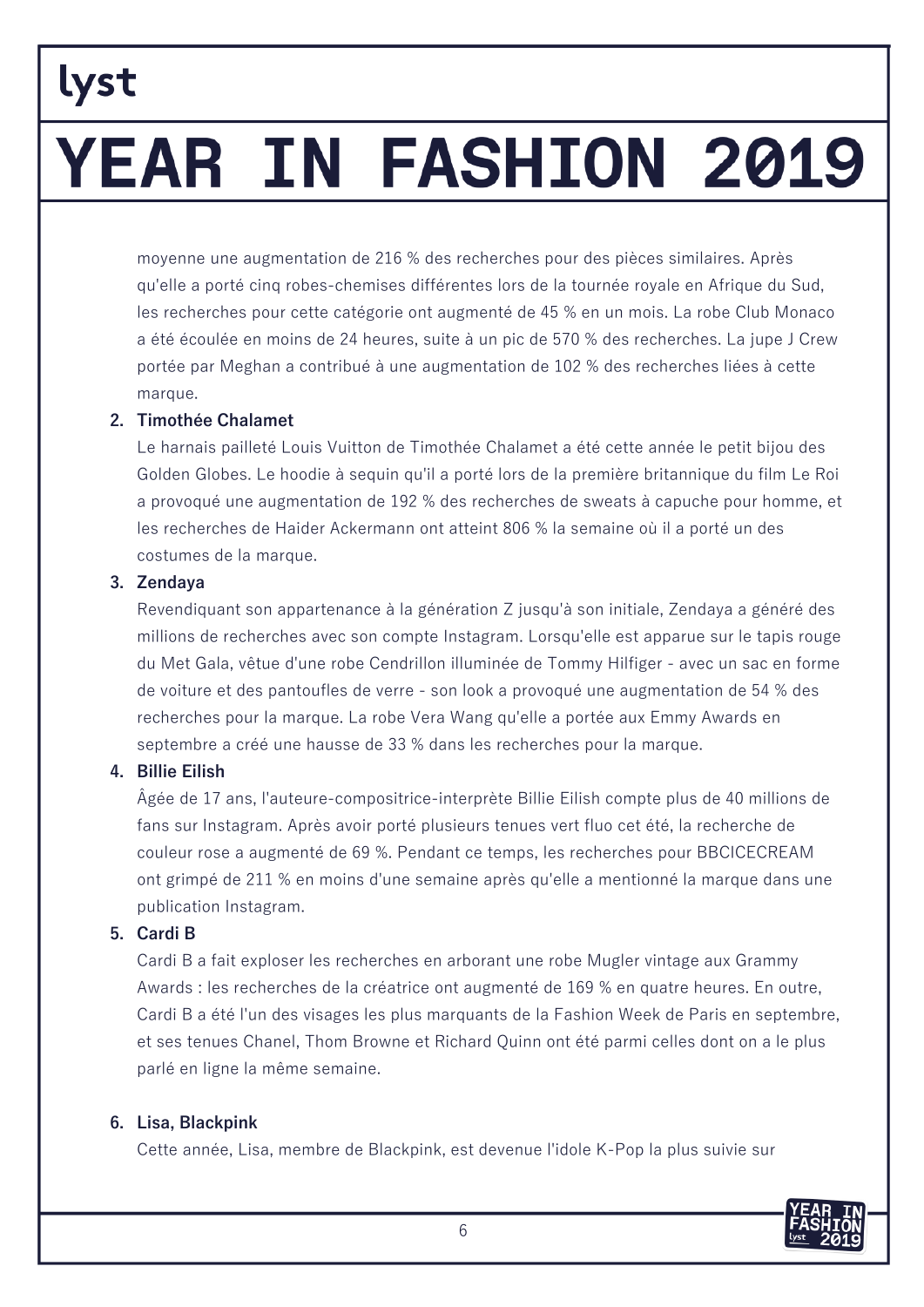# YEAR IN FASHION 2019

Instagram, avec près de 27 millions de fans. Après avoir partagé une série de photos d'elle portant le sac Triomphe de Céline au cours de l'été, les recherches pour l'accessoire ont augmenté de 66 %.

#### 7. Kylie Jenner

En 2018, Kylie a continué de susciter une forte demande à travers le monde pour ses tenues. Vêtue d'une robe laitière fleurie en août, elle a été à l'origine d'une hausse de 66 % des recherches pour ce look. Arborant une robe dorée audacieuse au mariage de Justin Bieber et Hailey Baldwin, elle a enfreint les règles des invités au mariage et a eu plus d'impact sur les recherches que la mariée.

#### 8. Lizzo

Comme la musique de Lizzo s'est développée au fil du temps, la demande pour ses justaucorps signature s'est accrue d'année en année, les recherches ayant augmenté de 28 %. Elle a eu beaucoup de tenues à succès au MTV VMA, y compris une robe de bal de fin d'année eighties couleur lilas. Le style Lizzo est un terme de recherche en vogue depuis septembre.

#### 9. Harry Styles

Après qu'Harry a été aperçu avec une boucle d'oreille lors du Met Gala, les recherches pour des boucles d'oreille pour homme ont augmenté de 28 % en mai. Réputé pour ses tenues aux couleurs vives, il a porté un ensemble particulièrement frappant à New York, qui a entraîné une hausse de 78 % pour les costumes bleus.

#### 10. Billy Porter

Billy Porter a porté l'une des tenues les plus commentées sur les tapis rouges cette année. Quand il est apparu aux Oscars dans une robe-smoking personnalisée signée Christian Siriano, les recherches pour ce créateur ont augmenté de 101 % en 24 heures.

### **LES MARQUES EN VOGUE**

#### 1. Bottega Veneta

La reprise de Daniel Lee a fait de Bottega Veneta l'une des marques de mode les plus connues de l'année, inspirant la création du populaire compte de fans Instagram @newbottega. La demande d'accessoires du label a grimpé de 53 % cette année. Bottega Veneta a grimpé de 21 places dans le classement des marques les plus populaires du Lyst Index au T3, entrant pour la première fois dans le top 20.

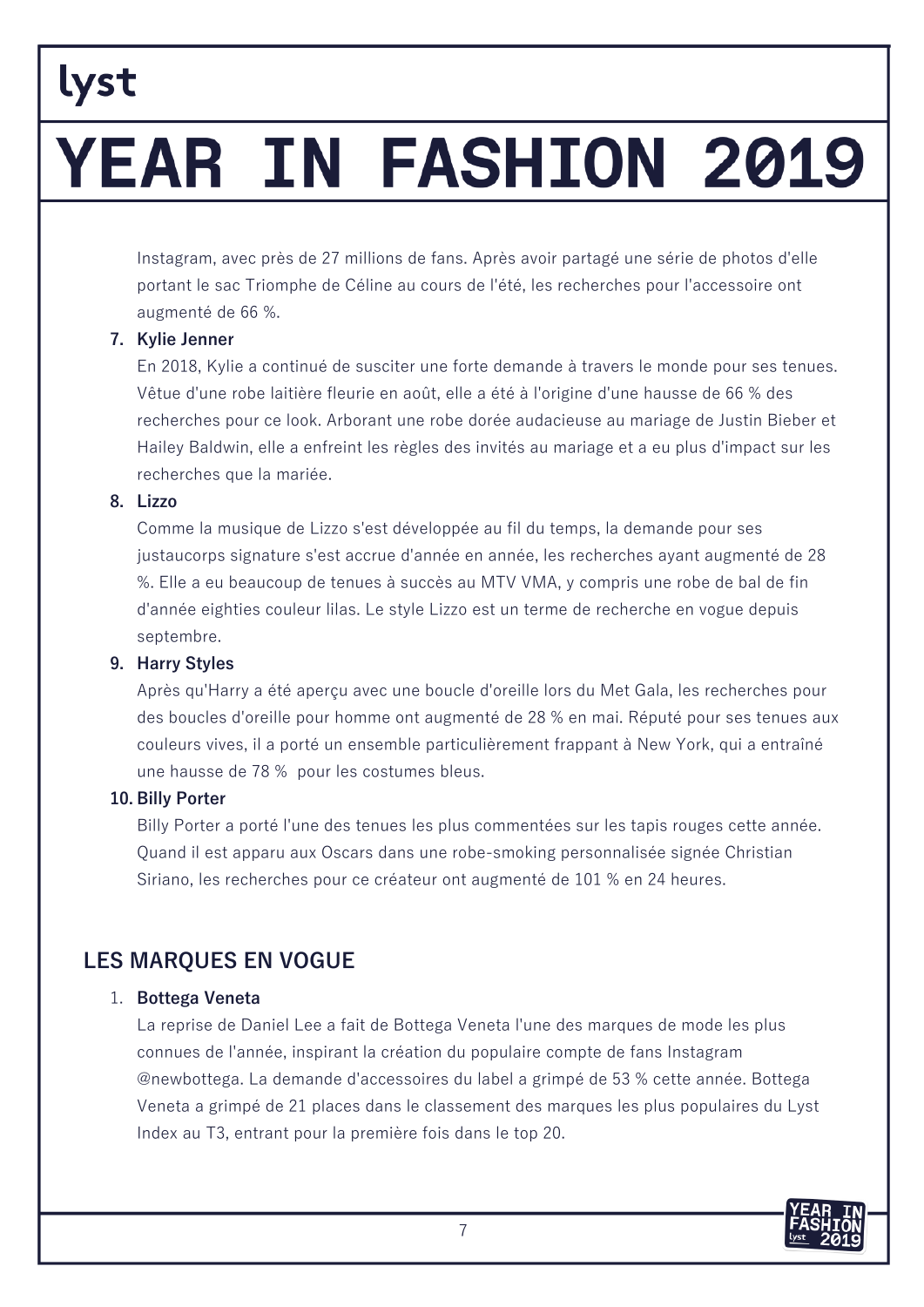# YEAR IN FASHION 2019

#### 2. Pyer Moss

Les défilés de Kerby Jean-Raymond sont devenus l'un des événements les plus attendus de la Fashion week. Après la présentation de sa collection printemps-été 2020 en septembre, la marque a connu une hausse de 226 % des recherches.

#### 3. Jacquemus

Alimentée par la popularité de son sac Le Chiquito, la demande pour Jacquemus ne cesse de croître. Les recherches ont augmenté de 37 % en juin après le défilé printemps-été 2020 dans les champs de lavande de Provence, tandis que les mentions sur les réseaux sociaux ont atteint 761 % dans les 24 heures suivant l'événement. Jacquemus a grimpé de 37 positions dans la liste des marques les plus populaires du Lyst Index au 3e trimestre.

#### 4. Paco Rabanne

Une mise à jour en 2019 de ses pièces emblématiques en cotte de mailles de 1969, ainsi que l'appui de célébrités comme Priyanka Chopra et Sophie Turner ont généré des milliers de mentions sociales pour la marque. Les recherches pour Paco Rabanne sont en hausse de 31 % en glissement annuel.

#### 5. Molly Goddard

Les recherches pour Molly Goddard ont augmenté de 46 % d'une année sur l'autre ; les pièces en tulle de la créatrice se sont avérées particulièrement populaires auprès des influenceurs, des célébrités et des clients.

#### 6. Richard Quinn

Les créations de Richard Quinn ont été vues sur Cardi B, Kendall Jenner, Billy Porter, Céline Dion, et Winnie Harlow. Les recherches ont enregistré une hausse de 56 % d'une année sur l'autre.

#### 7. Saks Potts

Le nombre de pages consultées de la marque danoise a grimpé de 1 328 % en juillet lorsque la chanteuse espagnole Rosalía a porté son manteau Foxy.

#### 8. Telfar

Cette année, les recherches pour Teflar ont augmenté de 89 % sur Lyst. Le label a présenté une des collections les plus commentées lors de la Fashion Week de New York et les mentions sur les réseaux sociaux ont explosé quand l'acteur américain Ashton Sanders est arrivé au Met Gala vêtu d'une tenue Teflar personnalisée.

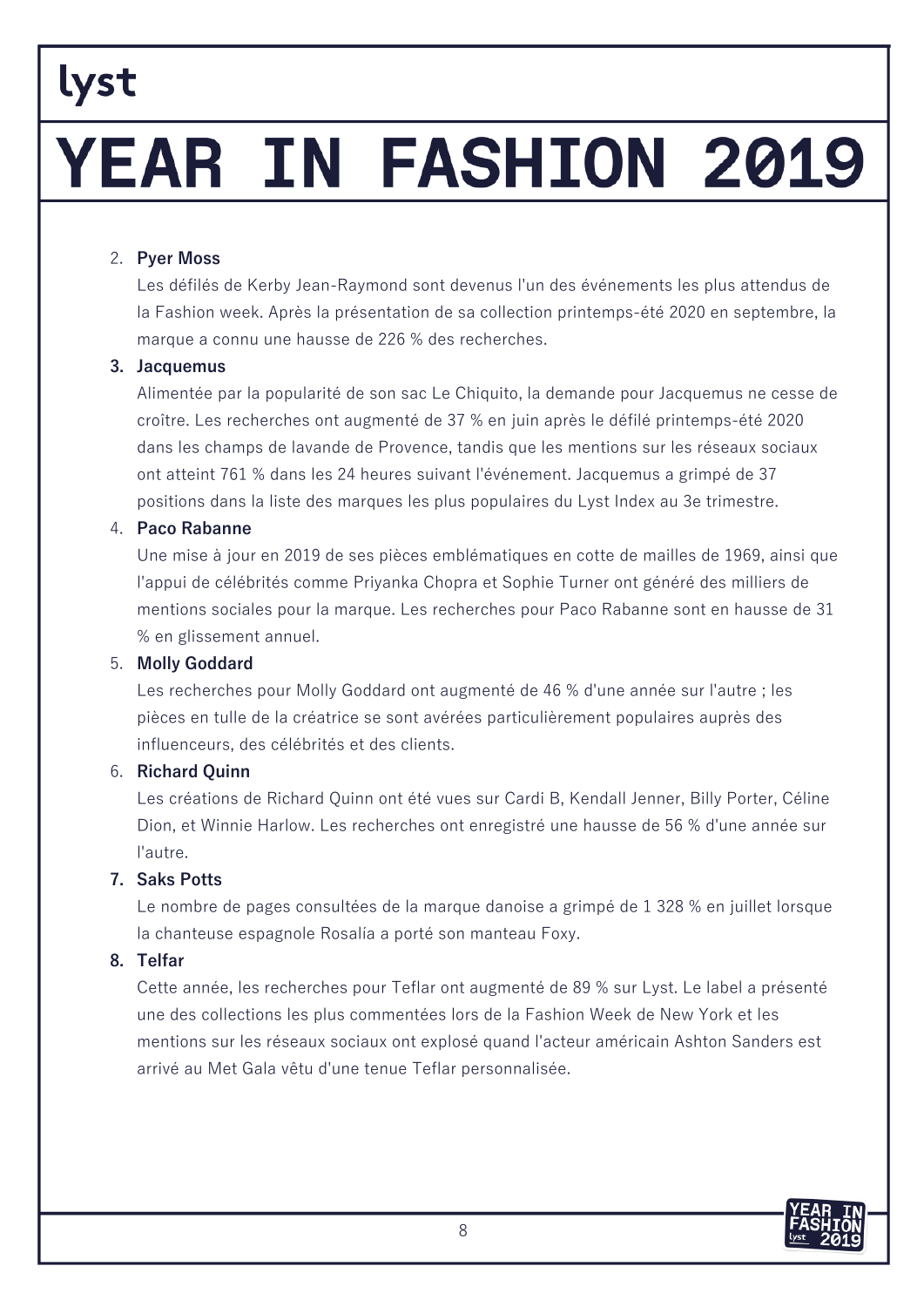# YEAR IN FASHION 2019

### PRODUITS À SUCCÈS VIRAI

#### • La robe Zara

La robe à pois de Zara est l'article le plus commenté de l'année. En quelques semaines, elle a eu son propre compte Instagram et a généré une hausse de 1 392 % des mentions de Zara sur les réseaux sociaux. Les recherches pour les robes à pois ont augmenté de 120 % en juillet.

#### ● Manteau Amazon Orolay

Repéré pour la première fois sur les Upper East Siders de New York, le manteau Amazon Orolay a fait l'obiet dun succès viral en février.

#### Soutien-gorge et gilet en cachemire Khaite

Les recherches pour Khaite ont augmenté de 217 % début septembre après que Katie Holmes a été vue portant le cardigan en cachemire de la marque ainsi que le soutien-gorge assorti. La brassière Eda reste le produit le plus prisé de la marque.

#### ● La broche araignée

Lady Hale, la présidente de 74 ans de la Cour suprême, a fait exploser les recherches de broches araignée au Royaume-Uni. Les recherches de cet accessoire ont augmenté de 166 % sur Lyst en une semaine

#### ● Bear Hug Slippers Vetements

Après leur sortie en septembre, les Bear Hug Slippers de Vetements ont suscité une augmentation des recherches de 118 % et se sont vendus jusqu'à épuisement auprès de nombreuses enseignes en peu de temps.

### DES PRODUITS À PI USIFURS VIES

#### Sac Baguette Fendi

Comptant parmi les sacs "It" originaux, les recherches pour le Fendi Baguette ont augmenté de 138 % d'une année sur l'autre. Les modèles pour homme ont également été écoulés dans plusieurs magasins peu après leur sortie.

#### Sandales Teva

Les recherches pour Teva ont augmenté de 65 % par rapport au deuxième trimestre de 2019. Les sandales sportives de la marque ont connu une hausse de 78 % de la demande en avril suite à une collaboration avec Anna Sui.

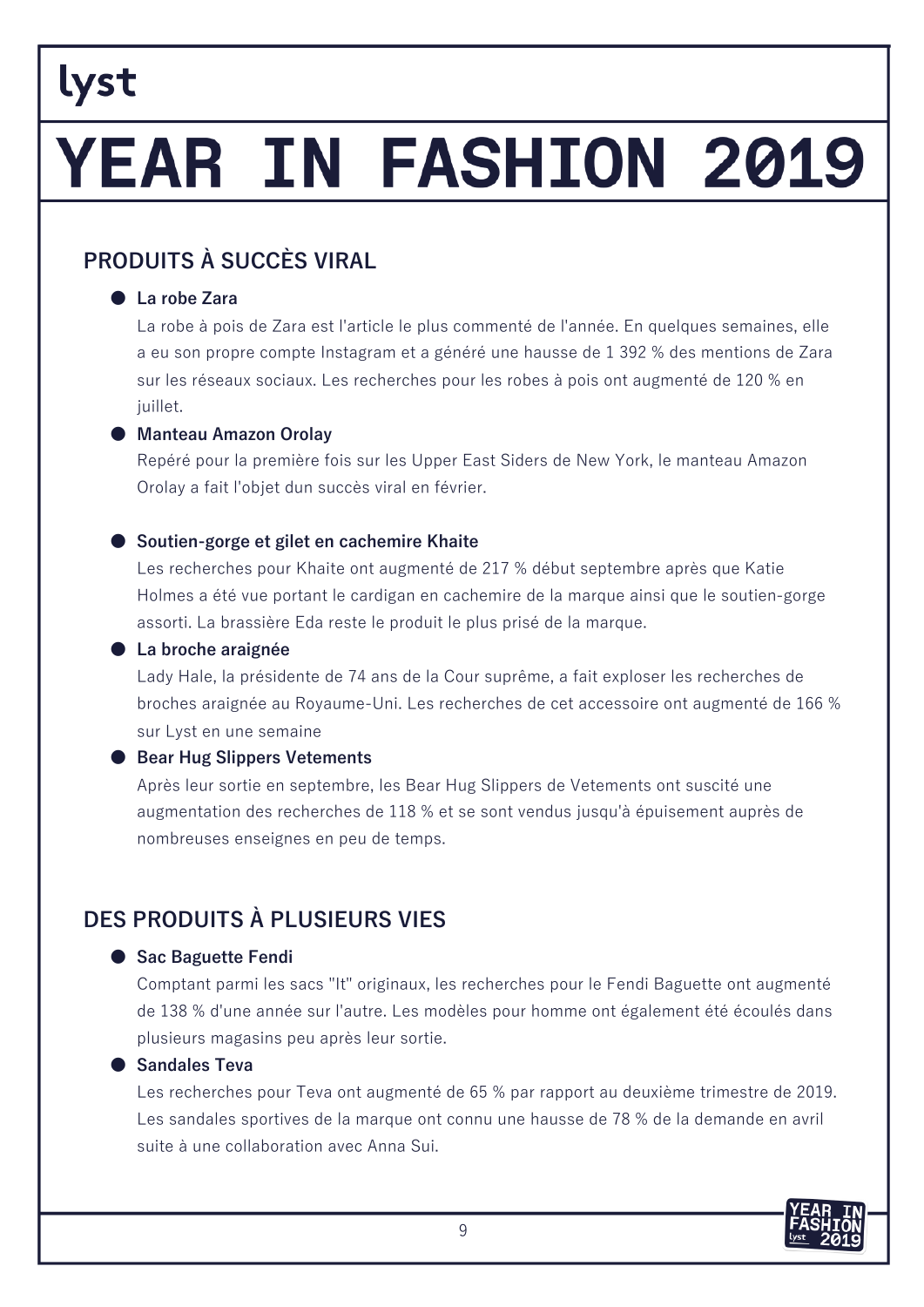# YEAR IN FASHION 2019

#### ● Sabots

Maria Grazia Chiuri a donné le coup d'envoi de la renaissance des sabots en présentant les « Diorquakes » sur le podium. La recherche de chaussures en bois a culminé en juin.

#### ● Sandales Jelly

Les recherches de sandales Jelly ont augmenté de manière significative en avril, avec une hausse de 82 % en glissement mensuel.

#### **O** Dr. Martens

Les recherches de bottes Dr. Martens ont augmenté de 88 % d'une année sur l'autre, inspirant une gamme de styles similaires pour tous les budgets.

### LE LOGO DE L'ANNÉE

L'imprimé Zucca de Fendi

### LES PIÈCES LES PLUS PRISÉES AU MONDE

#### 1. The Pouch Bottega Veneta

Le sac « The Pouch » de Bottega Veneta a suscité plus de 10 000 visites par mois depuis son lancement. Le nombre de pages vues a augmenté de 297 % sur Lyst en septembre. Le sac a été porté par des éditorialistes, des célébrités et des influenceurs du monde entier ; Rosie Huntington-Whiteley l'a publié sur Instagram 39 fois en l'espace de trois mois.

#### 2. Sandales Stretch Bottega Veneta

Les sandales ultra discrètes ont été une grande tendance cette année, et le modèle signé Bottega Veneta a été particulièrement demandé tout l'été. Les recherches ont atteint leur apogée en juillet, augmentant de 471 %.

#### 3. Ceinture logo GG Gucci

Ayant figuré neuf fois dans The Lyst Index au cours des deux dernières années, la ceinture Gucci GG Logo reste l'un des accessoires de luxe les plus recherchés. Deux ceintures Gucci par minute ont été vendues via Lyst cette année.

#### 4. Sac Jacquemus Le Chiquito

Les recherches pour le sac Le Chiquito de Jacquemus ont augmenté de 130 % en mai et ont généré plus de 20 000 visites de pages durant l'été.

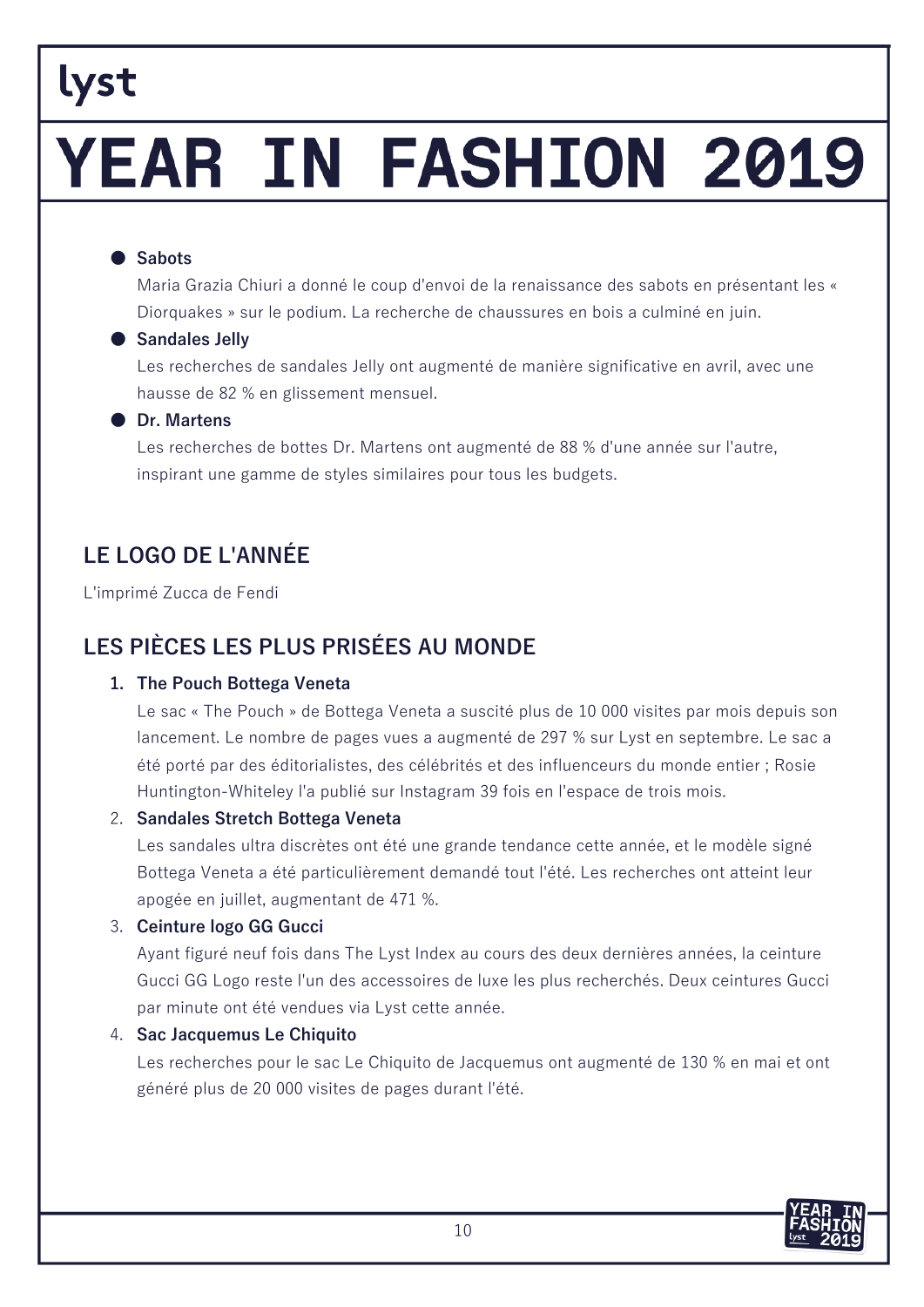# YEAR IN FASHION 2019

#### 5. Bob à logo Prada

Porté par de nombreuses célébrités et influenceurs, le bob Prada s'est écoulé plusieurs fois en ligne, les recherches ayant atteint leur sommet en mai.

#### 6. Sac Multi-pcohette Louis Vuitton

Quelques semaines avant sa sortie, le sac Multi Pochette de Louis Vuitton faisait déjà l'objet d'une longue liste d'attente. Lorsqu'il a été lancé en octobre, il s'est vendu en ligne en quelques jours.

#### 7. Robe midi à carreaux Seersucker Ganni

La robe à carreaux fluo de Ganni a été l'une des préférées des influenceuses et éditorialistes de cette année. Elle s'est rapidement vendue après avoir enregistré une demande en hausse de 101 % en juillet.

#### 8. Polaire Sandy Llang

La veste polaire nineties de Sandy Liang a été le produit le plus populaire de la créatrice cette année.

#### 9. Jean bleu ciel Rowe Weekday

Fabriqué à partir de coton 100 % biologique, le jean Rowe durable Weekday a été le jean le plus vendu en 2019 sur Lyst. Les recherches de la marque ont progressé de 68 % d'une année sur l'autre.

#### 10. Sac bandoulière GG Supreme Gucci Small

Le sac GG Supreme Messenger pour homme de Gucci était l'un des accessoires les plus convoités de cette année. Les recherches de sacs pour hommes ont augmenté de 44 % d'une année sur l'autre.

### **LA SNEAKER DE L'ANNÉE**

#### 1. Sneakers Oversize Alexander McQueen

Cherchés toutes les deux minutes sur Lyst

### **COLLABORATIONS**

#### ● Off White x Ikea

Annoncée en juin 2017, la collaboration Off-White x IKEA a finalement été lancée en

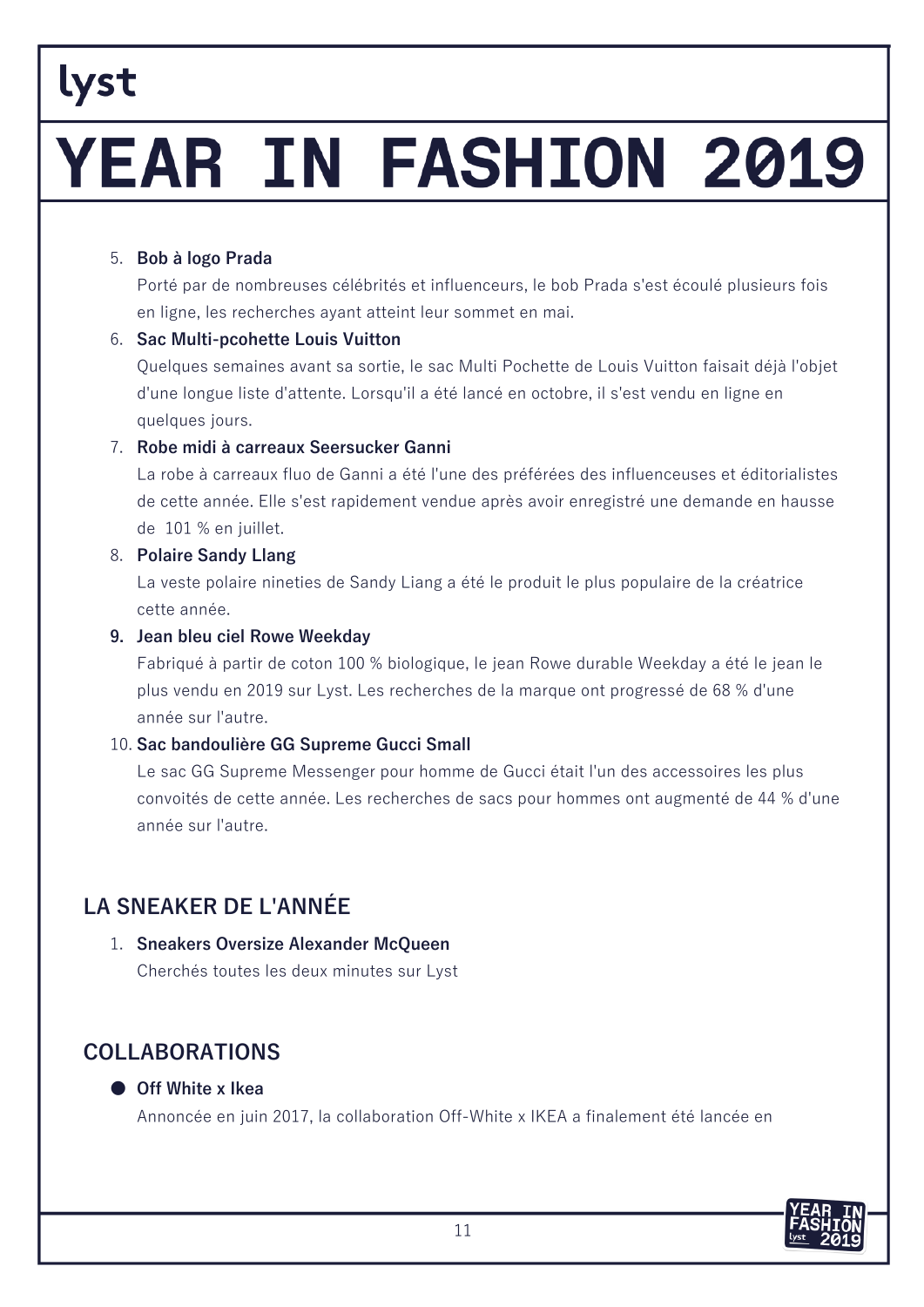# YEAR IN FASHION 2019

novembre. En mai, IKEA a surpris les fans en lançant le tapis « KEEP OFF » qui s'est écoulé en cinq minutes et déjà revendu jusqu'à sept fois son prix d'origine sur eBay.

#### Sacai x Nike

La sortie de la deuxième série de chaussures Sacai x Nike LDWaffle en septembre a provoqué une augmentation de 344 % des recherches pour cette collaboration.

#### Reformation x New Balance

Reformation s'est associée à New Balance pour sa première collaboration de baskets, réinventant les modèles 574 et X-90 de la marque. Avec de nouveaux coloris et l'utilisation de matériaux plus durables, les baskets ont marqué l'une des collaborations les plus populaires cet automne.

#### Supreme x Stone Island

Quelques mois après le lancement du premier drop de la collaboration Supreme x Stone Island, la demande est toujours aussi forte : les recherches ont augmenté de 72 % en septembre.

#### Rick Owens x Birkenstock

Les recherches pour Rick Owens x Birkenstock ont augmenté de 400 % en avril à la suite du deuxième drop de la collection collaborative printemps-été 2019, et de nombreuses pièces ont été vendues très rapidement.

### **TENDANCES D'ACHAT**

#### **•** Revente

2019 a vu une augmentation de 255 % du trafic vers les produits d'occasion de luxe sur Lyst. Selon un rapport ThreadUp, 26 % des acheteurs de luxe achètent maintenant des pièces d'occasion. Un autre rapport de TheRealReal note que 32 % des consommateurs considèrent le shopping d'occasion comme une alternative à la mode à consommation rapide, Gucci, Louis Vuitton, Chanel, Prada et Hermes étant les marques les plus demandées.

#### **C** Location

Aujourd'hui évalué à 1 milliard de dollars, le marché locatif devrait générer des revenus de 1.9 milliard de dollars d'ici la fin de 2023. Selon le Rapport sur le développement durable de Mintel, plus de la moitié des millenials ont déià loué des pièces de mode ou envisagé de le faire. Louer des vêtements est désormais facile grâce à un nombre croissant de marques et

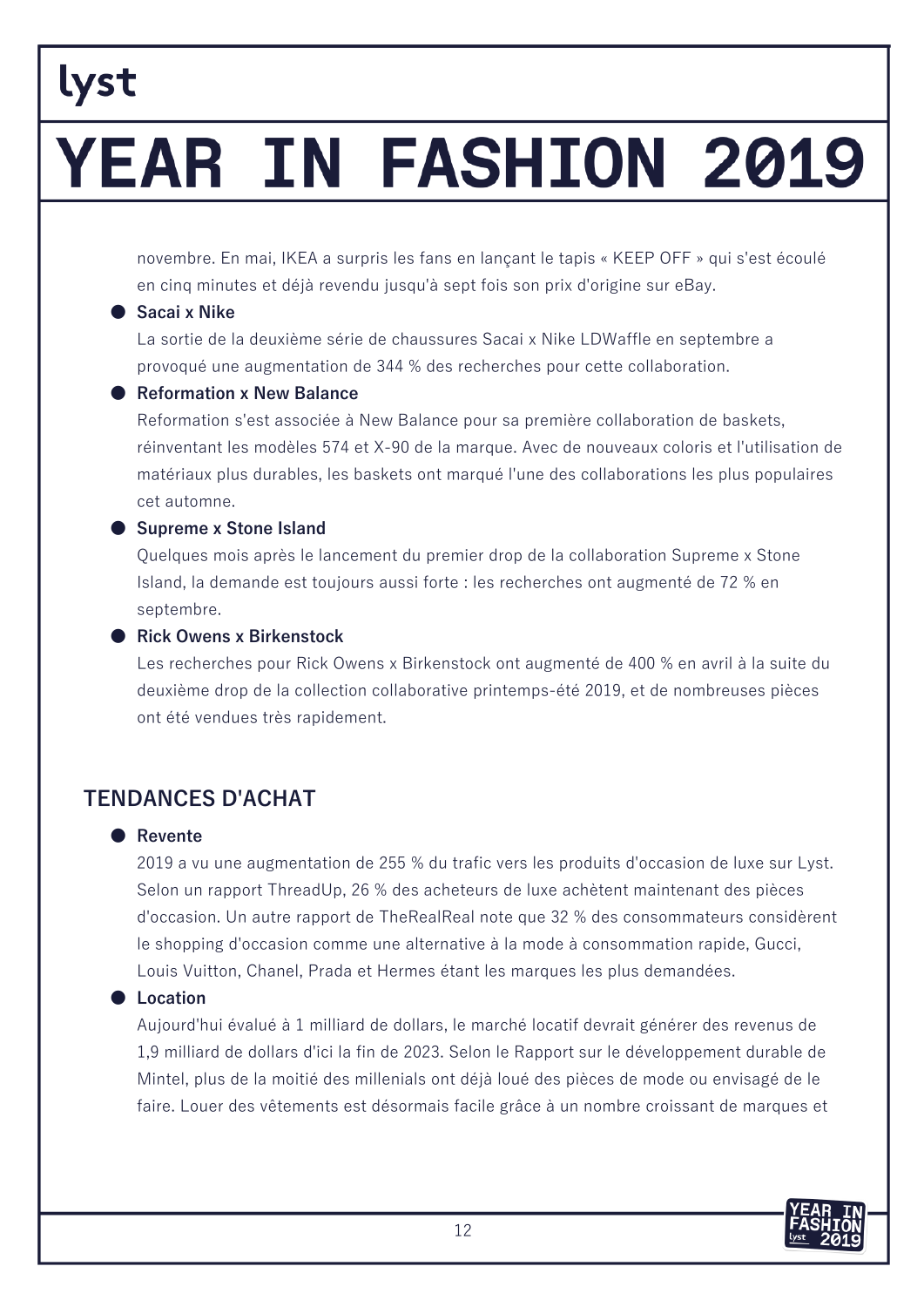# YEAR IN FASHION 2019

d'enseignes comme Urban Outfitters, American Eagle, Ann Taylor, et Bloomingdale's qui permettent déjà à leurs clients de le faire.

#### **Virtuel**

En mai, un responsable de la technologie a dépensé 9 500 \$ pour l'achat d'une robe virtuelle à porter lors d'une "séance photos" en réalité augmentée. Gucci et Nike ont commencé à utiliser la technologie AR pour permettre aux consommateurs d'essayer virtuellement leurs vêtements et chaussures. Des marques telles que New Balance et Gucci ont continué à cibler le marché du jeu avec des produits de marque pour les avatars personnels.

### **LA MODE L'AN PROCHAIN**

#### Style de l'ère spatiale

Avec quatre missions vers Mars, l'essai de la fusée réutilisable de SpaceX et une nouvelle génération de vaisseaux spatiaux à équipage humain prêts à décoller en 2020, nous sommes à l'aube de passer en mode intergalactique. Comme l'ont suggéré les défilés printemps-été 2020, tissus holographiques, vêtements d'extérieur inspirés des combinaisons spatiales et styles venus d'un autre monde nous attendent.

#### **Japan Mania**

600 000 spectateurs étrangers sont attendus à Tokyo pour les Jeux olympiques et paralympiques de 2020 l'été prochain. Les yeux rivés sur Japan2020, laissez-vous inspirer par les styles audacieux de la rue piétonne Harajuku et les labels japonais contemporains cultes comme Sacai, Undercover, Visvim et Neighborhood. Les recherches de marques japonaises ont augmenté de 8 % cette année.

#### ● Sacs XXL

Cette année, avec la tendance des mini-sacs, on a constaté que la taille moyenne des sacs à main avait diminué de 40 %. Pour 2020, nous prévoyons le retour du cabas XL, pièce phare des années 2000, avec notamment de nouveaux styles en cuir souple chez Little Liffner et The Row.

#### ● En mode politique

2019 a été une année mouvementée pour l'industrie de la mode, reflétant les tensions politiques et culturelles mondiales qui affectent les esprits des consommateurs dans le monde entier. Les cravates du candidat démocrate à la présidence Tom Stever ont déjà fait l'objet de nombreux tweets et recherches en Amérique, et avec les prochaines élections